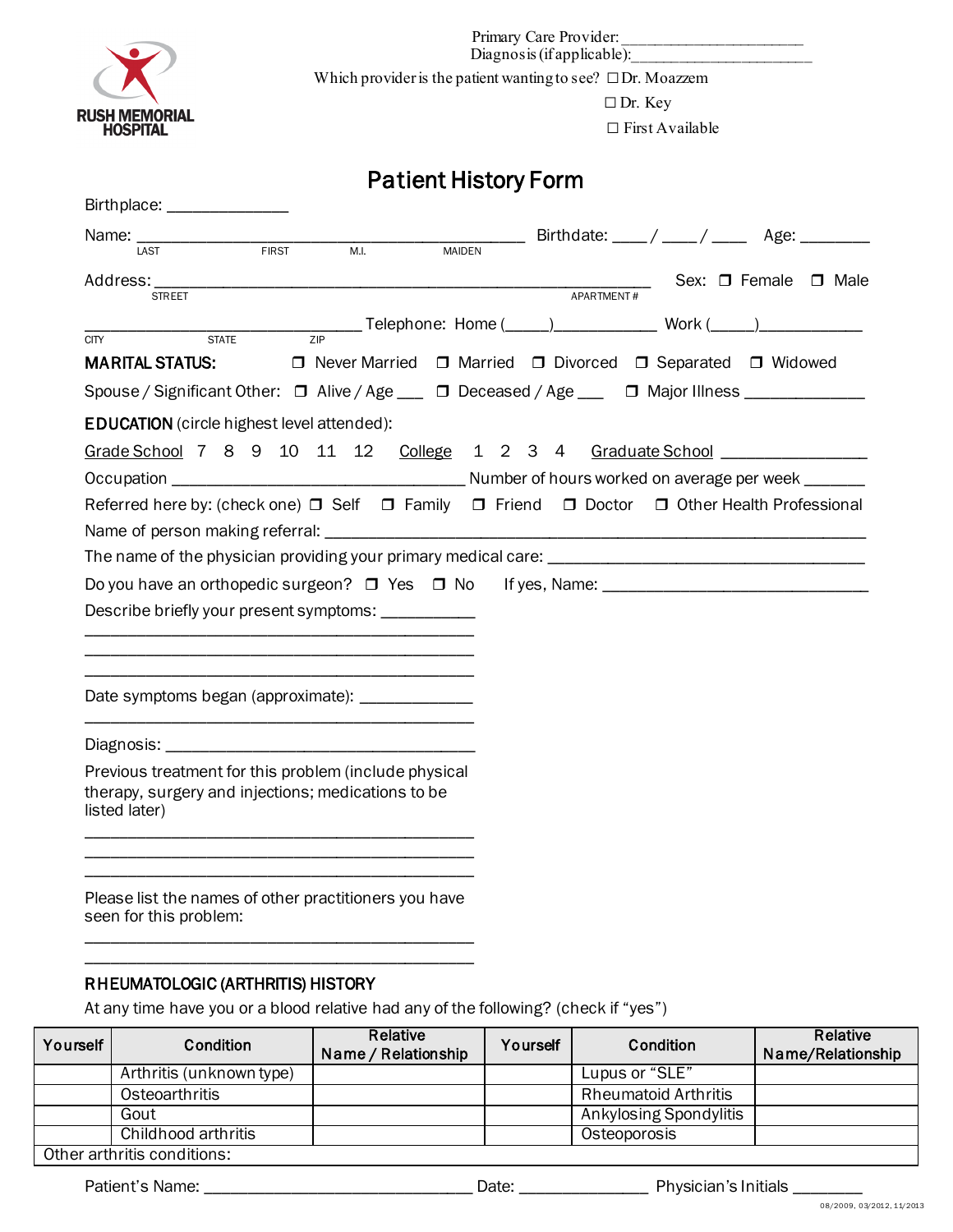# SYSTEMS REVIEW

|                                                          | J I JI LIVIJ NLVIL VV<br>As you review the following list, please check any of those problems, which have significantly affected you. |                                                   |
|----------------------------------------------------------|---------------------------------------------------------------------------------------------------------------------------------------|---------------------------------------------------|
|                                                          | Date of last mammogram: __/ __/ __ Date of last eye exam: __/ __/ __ Date of last chest x-ray: __/ __/ __                             |                                                   |
| Constitutional                                           | Date of last Tuberculosis Test ___/___/___ Date of last bone densitometry: ___/___/__<br>Gastrointestinal                             |                                                   |
|                                                          |                                                                                                                                       | Integumentary (skin and / or breast)              |
| $\Box$ Recent weight gain                                | □ Nausea                                                                                                                              | $\Box$ Easy bruising<br>$\Box$ Redness            |
| Amount ___________________                               | $\Box$ Vomiting of blood or coffee ground material                                                                                    | $\Box$ Rash                                       |
| $\Box$ Recent weight loss<br>Amount ____________________ | □ Stomach pain relieved by food or milk<br>$\Box$ Jaundice                                                                            | $\Box$ Hives                                      |
|                                                          |                                                                                                                                       | □ Sun sensitive (sun allergy)                     |
| $\Box$ Fatigue<br>$\Box$ Weakness                        | $\Box$ Increasing constipation<br>$\Box$ Persistent diarrhea                                                                          | $\Box$ Tightness                                  |
| $\Box$ Fever                                             | $\Box$ Blood in stools                                                                                                                | $\Box$ Nodules / bumps                            |
| Eyes                                                     | $\Box$ Black stools                                                                                                                   | $\Box$ Hair loss                                  |
| $\Box$ Pain                                              | $\Box$ Heartburn                                                                                                                      | $\Box$ Color changes of hands or feet in the cold |
| $\Box$ Redness                                           | Genitourinary                                                                                                                         | Neurological System                               |
| $\Box$ Loss of vision                                    | D Difficult urination                                                                                                                 | $\Box$ Headaches                                  |
| $\Box$ Double of blurred vision                          | $\Box$ Pain or burning in urination                                                                                                   | $\Box$ Dizziness                                  |
| $\Box$ Dryness                                           | $\Box$ Blood in urine                                                                                                                 | $\Box$ Fainting                                   |
| $\Box$ Feels like something in eye                       | □ Cloudy, "smoky" urine                                                                                                               | □ Muscle spasm                                    |
| $\Box$ Itching eyes                                      | $\Box$ Pus in urine                                                                                                                   | □ Loss of consciousness                           |
| Ears - Nose - Mouth - Throat                             | $\Box$ Discharge from penis / vagina                                                                                                  | $\Box$ Sensitivity or pain of hands and / or feet |
| $\Box$ Ringing in ears                                   | $\Box$ Getting up at night to pass urine                                                                                              | $\Box$ Memory loss                                |
| $\Box$ Loss of hearing                                   | $\Box$ Vaginal dryness                                                                                                                | $\Box$ Night sweats                               |
| $\Box$ Nosebleeds                                        | $\Box$ Rash / ulcers                                                                                                                  | Psychiatric                                       |
| $\Box$ Loss of smell                                     | $\Box$ Sexual difficulties                                                                                                            | $\Box$ Excessive worries                          |
| $\Box$ Dryness in nose                                   | □ Prostate trouble                                                                                                                    | $\Box$ Anxiety                                    |
| $\Box$ Runny nose                                        | For Women Only:                                                                                                                       | $\Box$ Easily losing temper                       |
| $\Box$ Sore tongue                                       | Age when periods began: _________                                                                                                     | $\Box$ Depression                                 |
| $\Box$ Bleeding gums                                     | Periods regular? □ Yes □ No                                                                                                           | $\Box$ Agitation                                  |
| Sores in mouth                                           | How many days apart?                                                                                                                  | <b>D</b> Difficulty falling asleep                |
| $\Box$ Loss of taste                                     | Date of last period? _____/ _____/ _____                                                                                              | <b>D</b> Difficulty staying asleep                |
| □ Dryness of mouth                                       | Date of last pap? _____/ _____/ _____                                                                                                 | Endocrine                                         |
| $\Box$ Frequent sore throats                             | Bleeding after menopause? □ Yes □ No                                                                                                  | $\Box$ Excessive thirst                           |
| $\Box$ Hoarsness                                         | Number of pregnancies? __________                                                                                                     | Hematologic / Lymphatic                           |
| $\Box$ Difficulty in swallowing                          | Number of miscarriages? __________                                                                                                    | $\Box$ Swollen glands                             |
| Cardiovascular                                           | Musculoskeletal                                                                                                                       | $\Box$ Tender glands                              |
| $\Box$ Pain in chest                                     | $\Box$ Morning stiffness                                                                                                              | $\Box$ Anemia                                     |
| $\Box$ Irregular heart beat                              | Lasting how long?                                                                                                                     | $\Box$ Bleeding tendency                          |
| □ Sudden changes in heart beat                           | _______ Minutes _______ Hours                                                                                                         |                                                   |
| □ High blood pressure                                    | $\Box$ Joint pain                                                                                                                     | Allergic / Immunologic                            |
| $\Box$ Heart murmurs                                     | □ Muscle weakness                                                                                                                     | $\Box$ Frequent sneezing                          |
| Respiratory                                              | □ Muscle tenderness                                                                                                                   | $\Box$ Increased susceptibility to infection      |
| □ Shortness of breath                                    | $\Box$ Joint swelling                                                                                                                 |                                                   |
| D Difficulty in breathing at night                       | List joints affected in the last 6 months:                                                                                            |                                                   |
| □ Swollen legs or feet                                   |                                                                                                                                       |                                                   |
| $\Box$ Cough                                             |                                                                                                                                       |                                                   |
| O Coughing of blood                                      |                                                                                                                                       |                                                   |
| $\Box$ Wheezing (asthma)                                 |                                                                                                                                       |                                                   |

Patient's Name: \_\_\_\_\_\_\_\_\_\_\_\_\_\_\_\_\_\_\_\_\_\_\_\_\_\_\_\_\_\_\_\_\_\_\_\_\_\_\_ Date: \_\_\_\_\_\_\_\_\_\_\_\_\_\_\_ Physician's Initials \_\_\_\_\_\_\_\_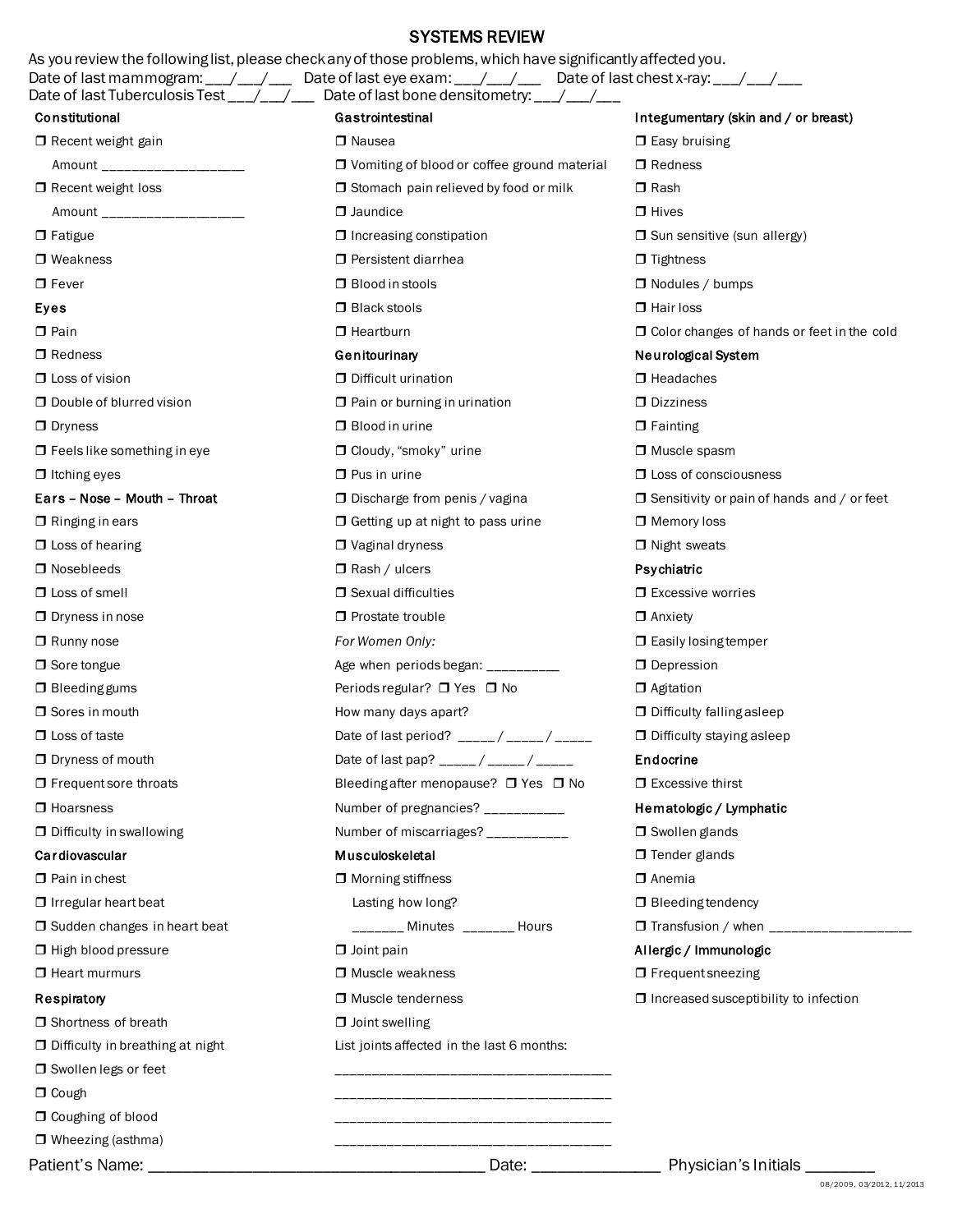| Cups / glasses per day? _____________________                           | $\Box$ Cancer         | □ Heart Problems           | $\Box$ Asthma    |
|-------------------------------------------------------------------------|-----------------------|----------------------------|------------------|
| Do you smoke? $\Box$ Yes $\Box$ No $\Box$ Past - How long ago? ________ | $\Box$ Goiter         | $\Box$ Leukemia            | $\Box$ Stroke    |
| Do you drink alcohol? $\Box$ Yes $\Box$ No - Number per week _______    | □ Cataracts           | $\Box$ Diabetes            | $\Box$ Epilepsy  |
| Has anyone ever told you to cut down on your drinking?                  | □ Nervous breakdown   | □ Stomach ulcers           | $\Box$ Jaundice  |
| $\Box$ Yes<br>$\Box$ No                                                 | $\Box$ Bad headaches  | □ Rheumatic fever          | $\Box$ Colitis   |
| Do you use drugs for reasons that are not medical? $\Box$ Yes $\Box$ No | $\Box$ Kidney disease | $\Box$ Pneumonia           | $\Box$ Psoriasis |
|                                                                         | $\Box$ Anemia         | $\Box$ High blood pressure | $\Box$ HIV / AID |
|                                                                         | $\Box$ Emphysema      | $\Box$ Glaucoma            | $\Box$ Tubercule |
| Do you exercise regularly? $\Box$ Yes $\Box$ No                         |                       |                            |                  |
|                                                                         |                       |                            |                  |

How many hours of sleep do you get at night? \_\_\_\_\_\_\_\_\_\_\_\_\_\_\_\_\_ over-the-counter preparations, etc.): \_\_\_\_\_\_\_\_\_\_\_\_\_\_\_\_\_\_\_\_\_\_\_\_\_\_\_\_\_\_\_\_\_

Do you get enough sleep at night? Yes No \_\_\_\_\_\_\_\_\_\_\_\_\_\_\_\_\_\_\_\_\_\_\_\_\_\_\_\_\_\_\_\_\_\_\_\_\_\_\_\_\_\_\_\_\_\_\_\_\_\_\_\_\_\_\_\_\_\_\_\_\_\_\_\_

Do you wake up feeling rested? Yes No \_\_\_\_\_\_\_\_\_\_\_\_\_\_\_\_\_\_\_\_\_\_\_\_\_\_\_\_\_\_\_\_\_\_\_\_\_\_\_\_\_\_\_\_\_\_\_\_\_\_\_\_\_\_\_\_\_\_\_\_\_\_\_\_

# SOCIAL HISTORY **PAST MEDICAL HISTORY**

Do you drink caffeinated beverages? Do you or have you ever had (check if "yes")

| Cups / glasses per day? ___________________                              | $\Box$ Cancer         | □ Heart Problems           | $\Box$ Asthma       |
|--------------------------------------------------------------------------|-----------------------|----------------------------|---------------------|
| Do you smoke? $\Box$ Yes $\Box$ No $\Box$ Past - How long ago? _________ | □ Goiter              | $\Box$ Leukemia            | $\Box$ Stroke       |
| Do you drink alcohol? □ Yes □ No - Number per week ________              | $\Box$ Cataracts      | $\Box$ Diabetes            | $\Box$ Epilepsy     |
| Has anyone ever told you to cut down on your drinking?                   | □ Nervous breakdown   | $\Box$ Stomach ulcers      | $\Box$ Jaundice     |
| $\Box$ No<br>$\Box$ Yes                                                  | $\Box$ Bad headaches  | $\Box$ Rheumatic fever     | $\Box$ Colitis      |
| Do you use drugs for reasons that are not medical? $\Box$ Yes $\Box$ No  | $\Box$ Kidney disease | □ Pneumonia                | $\Box$ Psoriasis    |
|                                                                          | $\Box$ Anemia         | $\Box$ High blood pressure | $\Box$ HIV / AIDS   |
|                                                                          | $\Box$ Emphysema      | $\Box$ Glaucoma            | $\Box$ Tuberculosis |
| Do you exercise regularly? $\Box$ Yes $\Box$ No                          |                       |                            |                     |

Amount per week: \_\_\_\_\_\_\_\_\_\_\_\_\_\_\_\_\_\_\_\_\_\_\_\_\_\_\_\_\_\_\_\_\_\_\_\_\_\_\_\_ Natural or Alternative Therapies (chiropractic, magnets, massage,

#### PREVIOUS OPERATIONS

| Type                                   |                                                                                                                                                                                                                               | Year | Reason |
|----------------------------------------|-------------------------------------------------------------------------------------------------------------------------------------------------------------------------------------------------------------------------------|------|--------|
|                                        |                                                                                                                                                                                                                               |      |        |
|                                        |                                                                                                                                                                                                                               |      |        |
|                                        |                                                                                                                                                                                                                               |      |        |
|                                        |                                                                                                                                                                                                                               |      |        |
| 丂.                                     |                                                                                                                                                                                                                               |      |        |
| 6.                                     |                                                                                                                                                                                                                               |      |        |
|                                        |                                                                                                                                                                                                                               |      |        |
| Any previous fractures? □ No □ Yes     | Describe: the contract of the contract of the contract of the contract of the contract of the contract of the contract of the contract of the contract of the contract of the contract of the contract of the contract of the |      |        |
| Any other serious injuries? □ No □ Yes |                                                                                                                                                                                                                               |      |        |

#### **FAMILY HISTORY**

|                               |     | IF LIVING                                                                       |                                                                                   |                                  | <b>IF DECEASED</b>                                                                                                       |                         |
|-------------------------------|-----|---------------------------------------------------------------------------------|-----------------------------------------------------------------------------------|----------------------------------|--------------------------------------------------------------------------------------------------------------------------|-------------------------|
|                               | Age | Health                                                                          |                                                                                   | Age at Death                     | Cause                                                                                                                    |                         |
| Father                        |     |                                                                                 |                                                                                   |                                  |                                                                                                                          |                         |
| Mother                        |     |                                                                                 |                                                                                   |                                  |                                                                                                                          |                         |
| Number of siblings: _________ |     |                                                                                 | Number living: _____________ Number deceased: ________                            |                                  |                                                                                                                          |                         |
| Number of children:           |     |                                                                                 | Number living: _____________ Number deceased: ___________________________________ |                                  |                                                                                                                          |                         |
|                               |     |                                                                                 |                                                                                   |                                  |                                                                                                                          |                         |
|                               |     |                                                                                 |                                                                                   |                                  |                                                                                                                          |                         |
|                               |     | Do you know of any blood relative who has or had: (check and give relationship) |                                                                                   |                                  |                                                                                                                          |                         |
|                               |     |                                                                                 |                                                                                   |                                  | □ Cancer ______________  □ Heart disease _____________   □ Rheumatic fever ______________   □ Tuberculosis _____________ |                         |
|                               |     |                                                                                 |                                                                                   |                                  | □ Leukemia ___________  □ High blood pressure ________   □ Epilepsy ___________________  □ Diabetes ________________     |                         |
|                               |     |                                                                                 |                                                                                   |                                  |                                                                                                                          |                         |
|                               |     |                                                                                 |                                                                                   | □ Psoriasis ____________________ |                                                                                                                          |                         |
|                               |     |                                                                                 |                                                                                   | Date: ___________________        | Physician's Initials: ___________                                                                                        |                         |
|                               |     |                                                                                 |                                                                                   |                                  |                                                                                                                          | 0010000 0010010 11:0010 |

# MEDICATIONS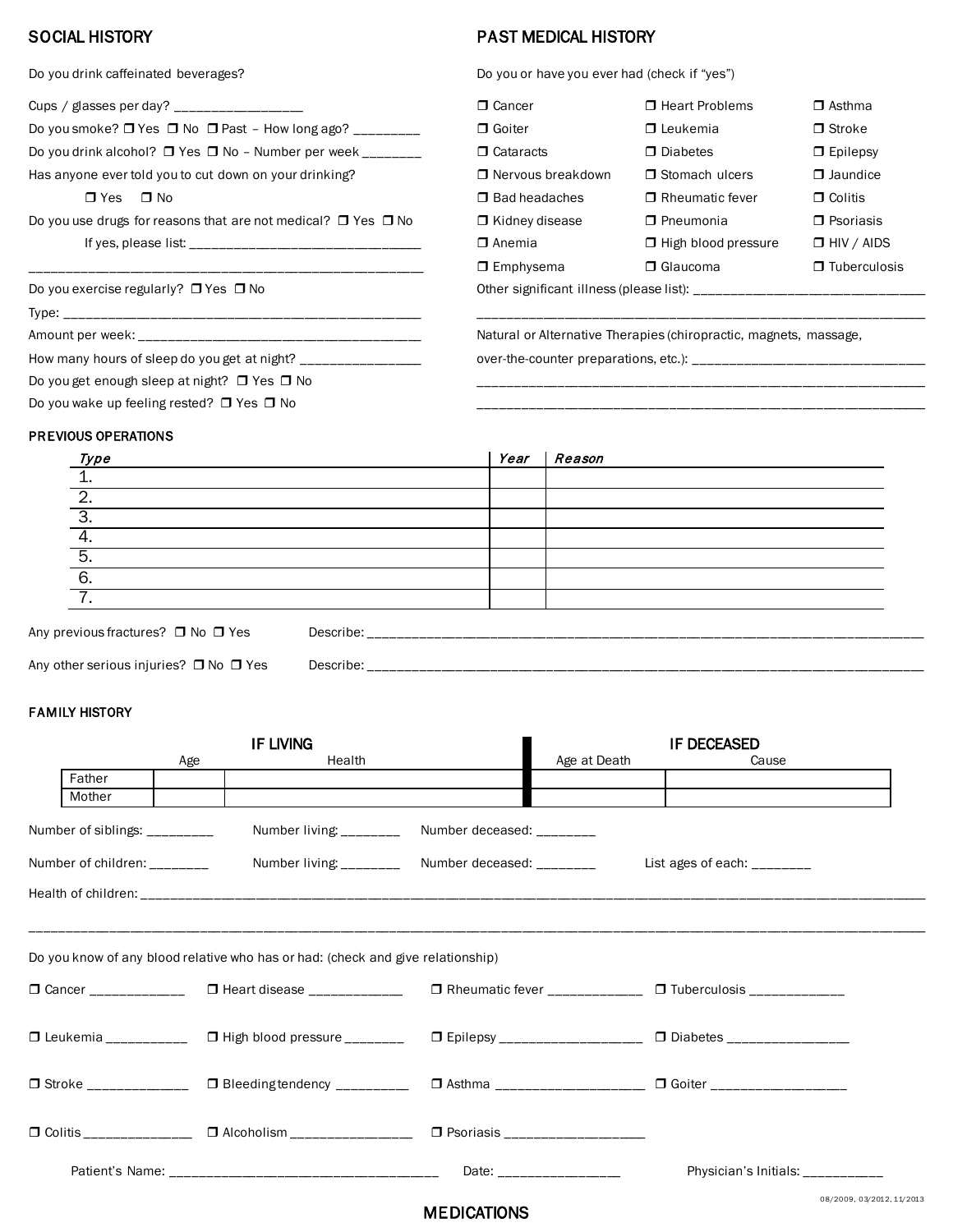Type of reaction: \_\_\_

PRESENT MEDICATIONS (List any medications you are taking. Include such items as aspirin, vitamins, laxatives, calcium and other supplements, etc.)

\_\_\_\_\_\_\_\_\_\_\_\_\_\_\_\_\_\_\_\_\_\_\_\_\_\_\_\_\_\_\_\_\_\_\_\_\_\_\_\_\_\_\_\_\_\_\_\_\_\_\_\_\_\_\_\_\_\_\_\_\_\_\_\_\_\_\_\_\_\_\_\_\_\_\_\_\_\_\_\_\_\_\_\_\_\_\_\_\_\_\_\_\_\_\_\_\_\_\_\_\_\_\_\_\_\_\_\_\_\_\_\_\_\_\_

| Name of Drug | Dose                                            | How long have<br>you taken this | Please check: Helped? |      |            |  |
|--------------|-------------------------------------------------|---------------------------------|-----------------------|------|------------|--|
|              | (include strength &<br>number of pills per day) | medication                      | A Lot                 | Some | Not At All |  |
| 1.           |                                                 |                                 |                       |      |            |  |
| 2.           |                                                 |                                 |                       |      |            |  |
| 3.           |                                                 |                                 |                       |      |            |  |
| 4.           |                                                 |                                 |                       |      | ┓          |  |
| 5.           |                                                 |                                 |                       |      | ┑          |  |
| 6.           |                                                 |                                 |                       |      |            |  |
| 7.           |                                                 |                                 |                       |      |            |  |
| 8.           |                                                 |                                 |                       |      |            |  |
| 9.           |                                                 |                                 |                       |      |            |  |
| 10.          |                                                 |                                 |                       |      | ⊓          |  |

PAST MEDICATIONS - Please review this list of "arthritis" medications. As accurately as possible, try to remember which medications you have taken, *how long* you were taking the medication, the results of taking the medication and list any reactions you may have had. Record your comments in the space provided below.

| Drug names / Dosage                   |                                                | Length<br>of time                           | Please check: Helped?   |                         |                         | <b>Reactions</b>       |
|---------------------------------------|------------------------------------------------|---------------------------------------------|-------------------------|-------------------------|-------------------------|------------------------|
|                                       |                                                |                                             | A Lot                   |                         | Some Not At All         |                        |
| <b>Pain Relievers</b>                 |                                                |                                             |                         |                         |                         |                        |
| Acetaminophen                         |                                                |                                             | $\Box$                  | $\Box$                  | $\Box$                  |                        |
| Codeine (Vicodin, Tylenol 3)          |                                                |                                             | $\overline{\Box}$       | $\Box$                  | $\Box$                  |                        |
| Propoxyphene (Darvon ./ Darvocet)     |                                                |                                             | $\overline{\Box}$       | $\Box$                  | $\Box$                  |                        |
| Other:                                |                                                |                                             | $\overline{\square}$    | $\Box$                  | $\overline{\mathbf{u}}$ |                        |
| Other:                                |                                                |                                             | $\Box$                  | $\Box$                  | $\Box$                  |                        |
|                                       | Disease Modifying Antimeumatic Drugs (DMARDS)  |                                             |                         |                         |                         |                        |
| Auranofin, gold pills (Ridaura)       |                                                |                                             | $\Box$                  | $\Box$                  | $\Box$                  |                        |
| Gold shots (Myochrysine or Solganol)  |                                                |                                             | $\overline{\Box}$       | $\overline{\mathsf{d}}$ | $\overline{\Box}$       |                        |
| Hydroxychloroquine (Plaquenil)        |                                                |                                             | $\overline{\Box}$       | $\Box$                  | $\Box$                  |                        |
| Penicillamine (Cuprimine or Depen)    |                                                |                                             | $\Box$                  | $\Box$                  | $\Box$                  |                        |
| Methotrexate (Rheumatrex)             |                                                |                                             | $\Box$                  | $\Box$                  | $\Box$                  |                        |
| Azathioprine (Imuran)                 |                                                |                                             | $\Box$                  | $\Box$                  | $\Box$                  |                        |
| Sulfasalazine (Azulfidine)            |                                                |                                             | $\Box$                  | $\Box$                  | $\Box$                  |                        |
| Quinacrine (Atabrine)                 |                                                |                                             | $\Box$                  | $\Box$                  | $\Box$                  |                        |
| Cyclophosphamide (Cytoxan)            |                                                |                                             | $\Box$                  | $\Box$                  | $\Box$                  |                        |
| Cyclosporine A (Sandimmune or Neoral) |                                                |                                             | $\Box$                  | $\Box$                  | $\overline{\Box}$       |                        |
| Etanercept (Enbrel)                   |                                                |                                             | $\overline{\mathsf{d}}$ | $\Box$                  | $\Box$                  |                        |
| Infliximab (Remicade)                 |                                                |                                             | $\overline{\Box}$       | $\Box$                  | $\Box$                  |                        |
| Prosorba Column                       |                                                |                                             | $\Box$                  | $\Box$                  | $\Box$                  |                        |
| Other:                                |                                                |                                             | $\Box$                  | $\Box$                  | $\Box$                  |                        |
| Other:                                |                                                |                                             | $\overline{\Box}$       | $\Box$                  | $\Box$                  |                        |
|                                       | Non-Steroidal Anti-inflammatory Drugs (NSAIDs) |                                             |                         |                         |                         |                        |
| Circle any you have taken in the past |                                                |                                             |                         |                         |                         |                        |
| Ansaid (flurbiprofen)                 | Arthrotec (diclofenac + misoprostil)           | Aspirin (including coated aspirin)          |                         |                         | Celebrex (celecoxib)    | Clinoril (sulindac)    |
| Daypro (oxaprozin)                    | Disalcid (salsalate)                           | Dolobid (diflunisal)                        |                         |                         | Feldene (piroxicam)     | Indocin (indomethacin) |
| Lodine (etodolac)                     | Meclomen (meclofenamate)                       | Motrin/Rufen (ibuprofen)                    |                         |                         | Nalfon (fenoprofen)     | Naprosyn (naproxen)    |
| Oruvail (ketoprofen)                  | Tolectin (tolmetin)                            | Trilisate (choline magnesium trisalicylate) |                         |                         | Vioxx (rofecoxib)       | Voltaren (diclofenac)  |

Patient's Name: \_\_\_\_\_\_\_\_\_\_\_\_\_\_\_\_\_\_\_\_\_\_\_\_\_\_\_\_\_\_\_\_\_\_\_\_\_\_ Date: \_\_\_\_\_\_\_\_\_\_\_\_\_\_\_\_\_ Physician's Initials: \_\_\_\_\_\_\_\_\_\_\_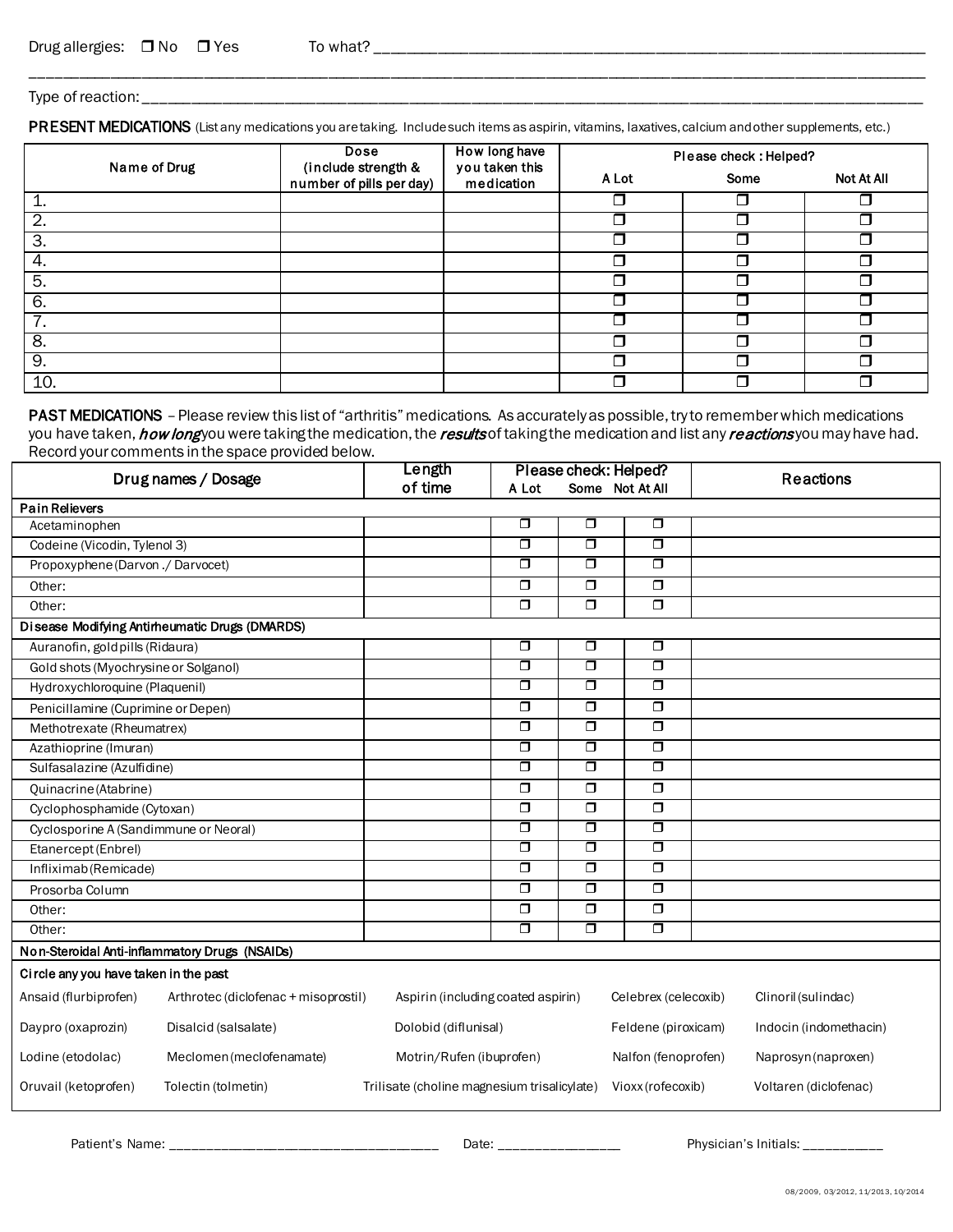## **PAST MEDICATIONS Continued**

| Drug names / Dosage                                 | Length  | Please check: Helped?   |                   |                   | <b>Reactions</b> |
|-----------------------------------------------------|---------|-------------------------|-------------------|-------------------|------------------|
|                                                     | of time | A Lot                   |                   | Some Not At All   |                  |
| <b>Osteoporosis Medications</b>                     |         |                         |                   |                   |                  |
| Estrogen (Premarin, etc.)                           |         | $\Box$                  | $\Box$            | $\Box$            |                  |
| Alendronate (Fosamax)                               |         | $\Box$                  | $\Box$            | П                 |                  |
| Etidronate (Didronel)                               |         | $\Box$                  | $\overline{\Box}$ | $\Box$            |                  |
| Raloxifene (Evista)                                 |         | $\Box$                  | $\Box$            | $\Box$            |                  |
| Fluoride                                            |         | $\Box$                  | $\Box$            | $\Box$            |                  |
| Calcitonin injection or nasal (Miacalcin, Calcimar) |         | $\Box$                  | $\overline{\Box}$ | □                 |                  |
| Risedronate (Actonel)                               |         | $\Box$                  | $\Box$            | $\Box$            |                  |
| Other:                                              |         | $\Box$                  | $\overline{\Box}$ | $\Box$            |                  |
| Other:                                              |         | $\Box$                  | $\Box$            | $\Box$            |                  |
| <b>Gout Medications</b>                             |         |                         |                   |                   |                  |
| Probenecid                                          |         | $\Box$                  | $\Box$            | $\Box$            |                  |
| Colchicine                                          |         | $\overline{\mathsf{d}}$ | $\overline{\Box}$ | $\overline{\Box}$ |                  |
| Allopurinol (Zyloprim / Lopurin)                    |         | $\Box$                  | $\overline{\Box}$ | П                 |                  |
| Other:                                              |         | $\Box$                  | $\overline{\Box}$ | $\Box$            |                  |
| Other:                                              |         | $\Box$                  | $\Box$            | $\Box$            |                  |
| Others                                              |         |                         |                   |                   |                  |
| Tamoxifen (Nolvadex)                                |         | $\Box$                  | $\Box$            | $\Box$            |                  |
| Tilidronate (Skelid)                                |         | $\Box$                  | $\overline{\Box}$ | $\Box$            |                  |
| Cortisone / Prednisone                              |         | $\Box$                  | $\Box$            | $\Box$            |                  |
| Hyalgan / Synvisc injections                        |         | $\Box$                  | $\overline{\Box}$ | $\Box$            |                  |
| Herbel or Nutritional Supplements                   |         | $\Box$                  | $\Box$            | $\Box$            |                  |
| Please list supplements:                            |         |                         |                   |                   |                  |
|                                                     |         |                         |                   |                   |                  |

Have you participated in any clinical trials for new medications?  $\Box$  Yes  $\Box$  No